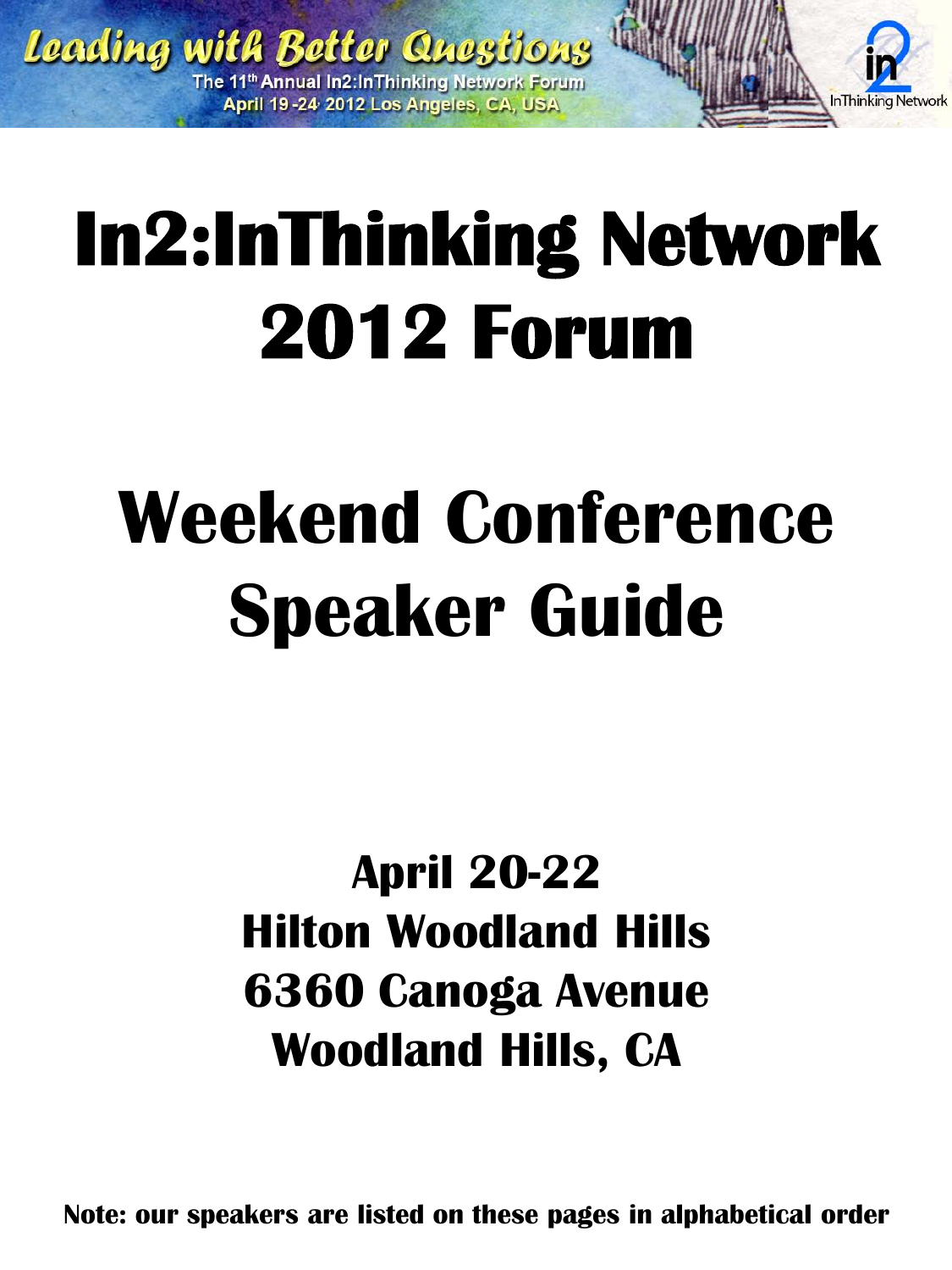#### **Weekend Conference Activities**

#### **Friday, April 20th, Hilton Woodland Hills**

- 4:00 7:30pm Registration
- 6:00 7:30pm *Dinner*
- 7:30 8:30pm Opening Keynote [Sherry Immediato,](http://in2in.org/forums/2012/Conference/SherryImmediato.html) *Catalyzing Breakthroughs with Great Questions*

#### **Saturday, April 21st, Hilton Woodland Hills**

- 7:00 8:00am Registration & *Continental Breakfast*
- 8:00 8:30am Welcome and Opening Remarks
- 8:30 9:45am Morning Keynote [Brigadier General Timothy Trainor](http://in2in.org/forums/2012/Conference/TimTrainor.html) *Building a Generation of Leaders Who Embrace Creativity and Innovation*

9:45 - 10:15am *Break*

10:15 - 11:30am Morning Parallel-Track Session

Salon A – [Pauline Arneberg](http://www.in2in.org/forums/2012/Conference/PaulineArneberg.html) *- PRAXIS: What to Take Away*

- Salon B Fazel [Hayati](http://www.in2in.org/forums/2012/Conference/FazelHayati.html) *- A Framework for Asking Questions*
- Salon C [Lucie Newcomb](http://in2in.org/forums/2012/Conference/LucieNewcomb.html) *- Cultivating Global Citizenship Capacities: First Steps Towards a Shared Future*
- 11:30 1:00pm *Lunch*, Including time for Thinking Together Sessions and Speaker Q&A
- 1:00 2:15pm Midday Keynote [Barnet Bain](http://www.in2in.org/forums/2012/Conference/BarnetBain.html) *- Ultra-Creativity*
- 2:15 2:30pm *Transition Time*
- 2:30 3:45pm Afternoon Parallel-Track Session
	- Salon A [Graham Rawlinson](http://in2in.org/forums/2012/Conference/GrahamRawlinson.html) *- Exercising Judgement; The Ying and Yang balance of reason and intuition, explored with neuroscience and psychology*
	- Salon B [Beth Thompson](http://in2in.org/forums/2012/Conference/BethThompson.html) *- Considering the System: Exploring Oshry's Whole System Framework*
	- Salon C Ilene Val-Essen *- Family Life Can Be So Much Easier and More Rewarding*
- 3:45 4:00pm *Transition Time*
- 4:00 5:00pm [Networking Session](http://in2in.org/forums/2012/Conference/KrisBergstrom.html) with Kris Bergstrom
- 5:00 6:00pm No Host Happy Hour (pay bar)
- 6:00 7:15pm *Dinner*
- 7:15 7:30pm *Transition Time*
- 7:30 8:30pm Evening Collaborative

#### **Sunday, April 22nd, Hilton Woodland Hills**

- 7:00 8:00am *Continental Breakfast*
- 8:00 8:15am Opening Together
- 8:15 9:30am Closing Keynote [Debra Lewis](http://www.in2in.org/forums/2012/Conference/DebraLewisDougAdams.html) and [Doug Adams](http://www.in2in.org/forums/2012/Conference/DebraLewisDougAdams.html)

 *Duty, Honor, America Tour: What REALLY Helps?*

9:30 - 10:00am *Break*

10:00 - 11:30am Forum Cafe

11:30 - 12:00pm Leading Together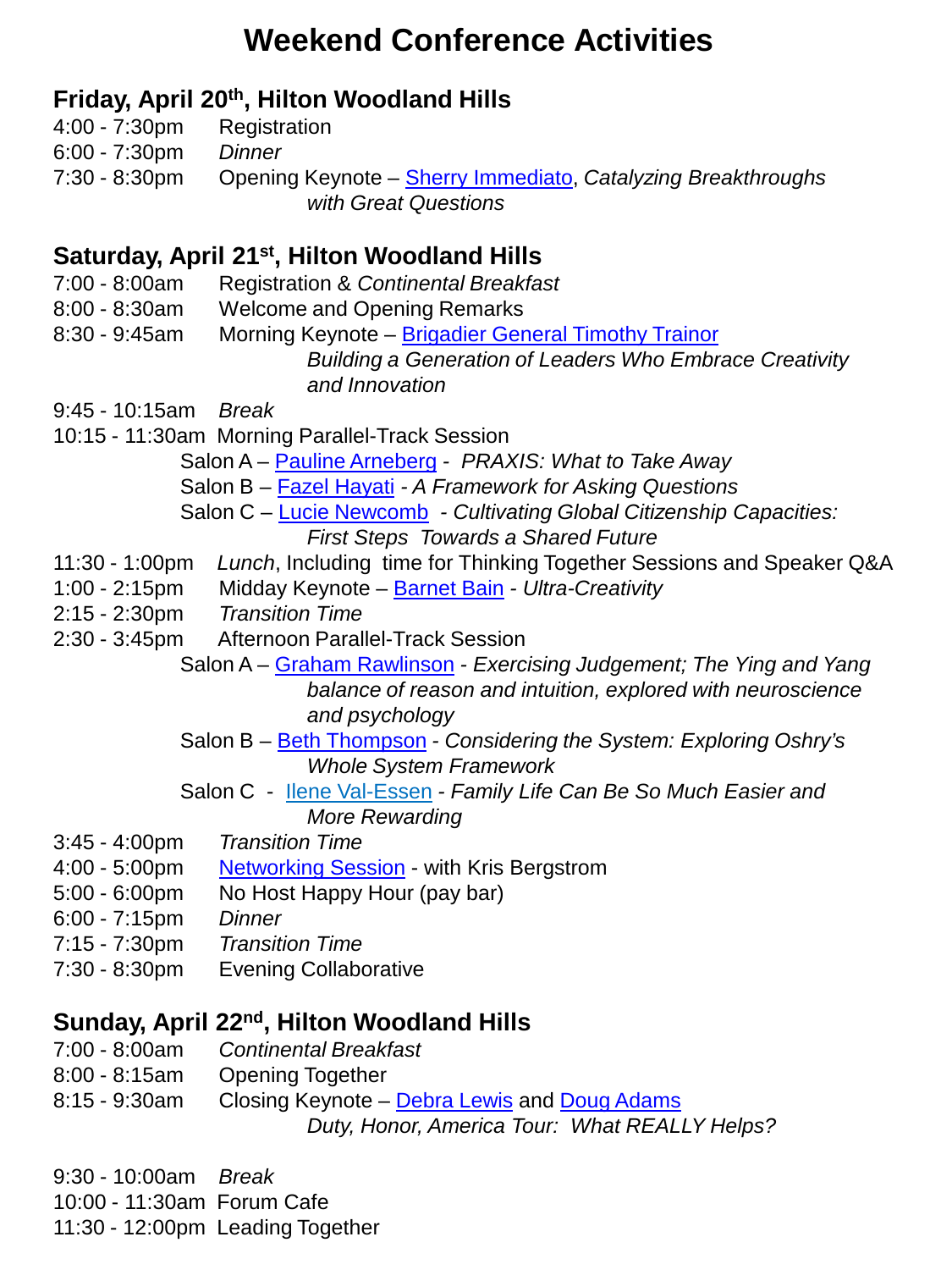

## PRAXIS: What to Take Away? Presented by Pauline Arneberg



Abstract: This session grows out of my first experience of an In2:InThinking Network Forum last year. I experienced it as a feast for the mind; and, at many moments found myself in "overwhelm". My considerations of this experience have led me to several themes: The art of reflection, Applying recent research on the brain, Eastern and Western approaches to "attention"; and The nature of learning. This session is designed primarily for those new to the In2:InThinking Network Forum experience; however, veterans will find some ways to enhance the conference experience, too. The FIRST INSTALLMENT ON THE ART OF REFLECTION will be in March 2012, via Pratt & Whitney Rocketdyne's Ongoing Discussion conference call, when "How to make the most out of this Forum" will be the topic of conversation.

Biography: Pauline Arneberg has practiced organization development for the past 30 years; she currently teaches at the USC School of Policy, Planning and Development as well as the CSUN MPA. She has a broad international background; she has worked in Bahrain, Jordan, Pakistan, India, Indonesia, Malaysia, Singapore, Philippines, Botswana, Sierra Leone, Cameroon, Kenya and Thailand. She brings a broad cultural perspective to the dilemmas faced when we are in a learning mode, which, ideally, would be most of the time.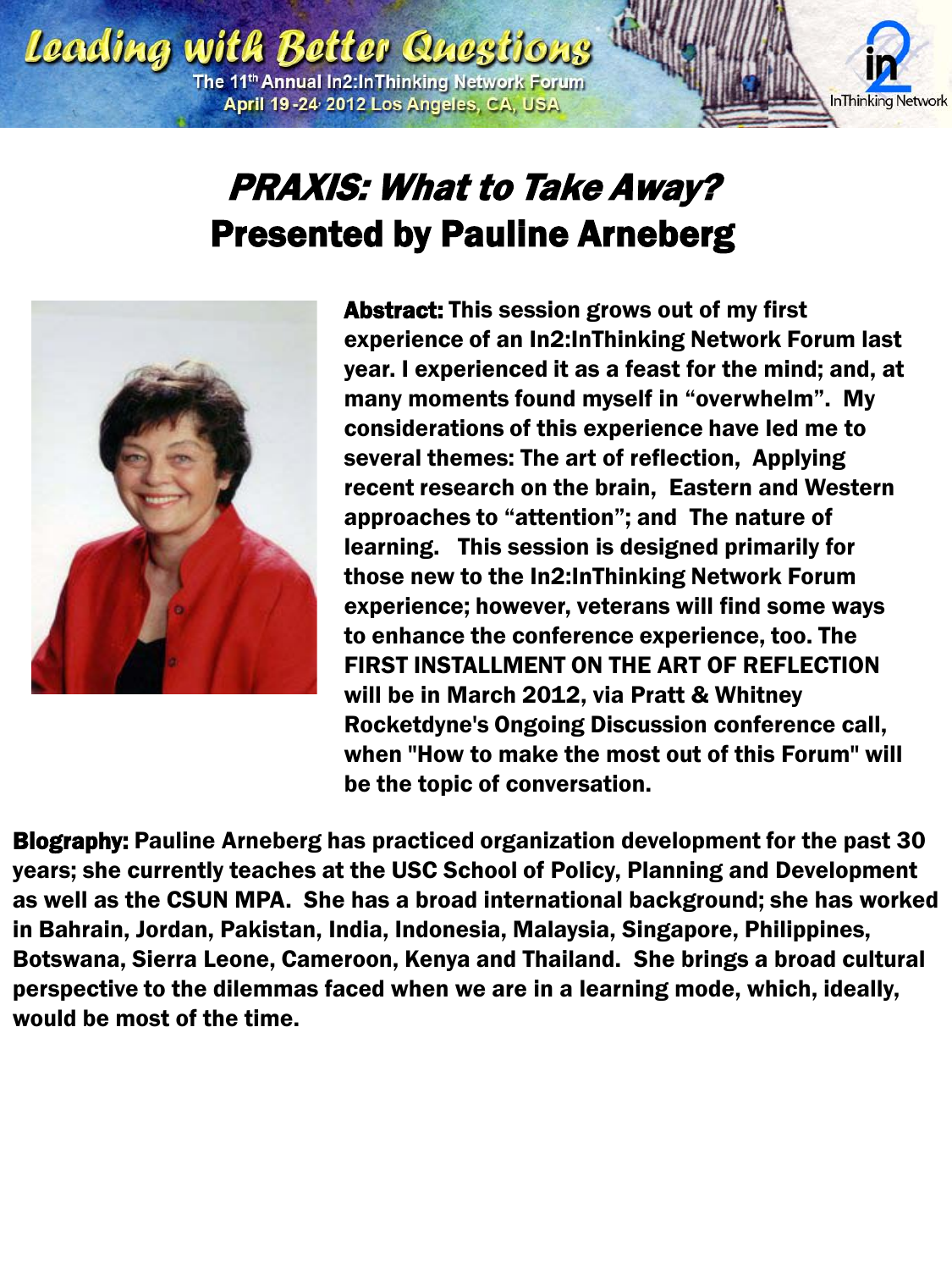

#### Ultra-Creativity Presented by Barnet Bain



Abstract: There are patterns that we don't seem to have dominion over – emotional patterns, thought patterns and behavior patterns that get triggered and we don't seem to have any choice, "we go on a ride". This is often represented by stories that we tell about ourselves and the world around us. We keep rehashing the same stories — perhaps they weren't even our stories, they are scripts that we inherited about who we are, how the world works, who's to blame, who the good guys are, what we can expect from life, etc… To become fully engaged in life we must have a certain creative capacity we must be able to navigate the dynamic complexity of life.

Biography: Barnet Bain is an award-winning Hollywood producer and director and a sought after consultant and business coach. As a leader in the field of personal and transformational development, Barnet has inspired millions of people around the world. Among his films are 'life after death' Oscar winner [What Dreams May Come,](http://www.imdb.com/title/tt0120889/) [The Celestine Prophecy,](http://www.imdb.com/title/tt0398842/) [Jesus](http://www.imdb.com/name/nm0047685/), and triple Emmy Award nominee, [Homeless to](http://www.imdb.com/title/tt0338109/)  [Harvard](http://www.imdb.com/title/tt0338109/). His upcoming productions include Richard Bach's Illusions and Milton's Secret by Eckhart Tolle and Robert Friedman. Barnet's column, *The Tao of Hollywood* appears regularly on [Findbliss.com](http://www.findbliss.com/).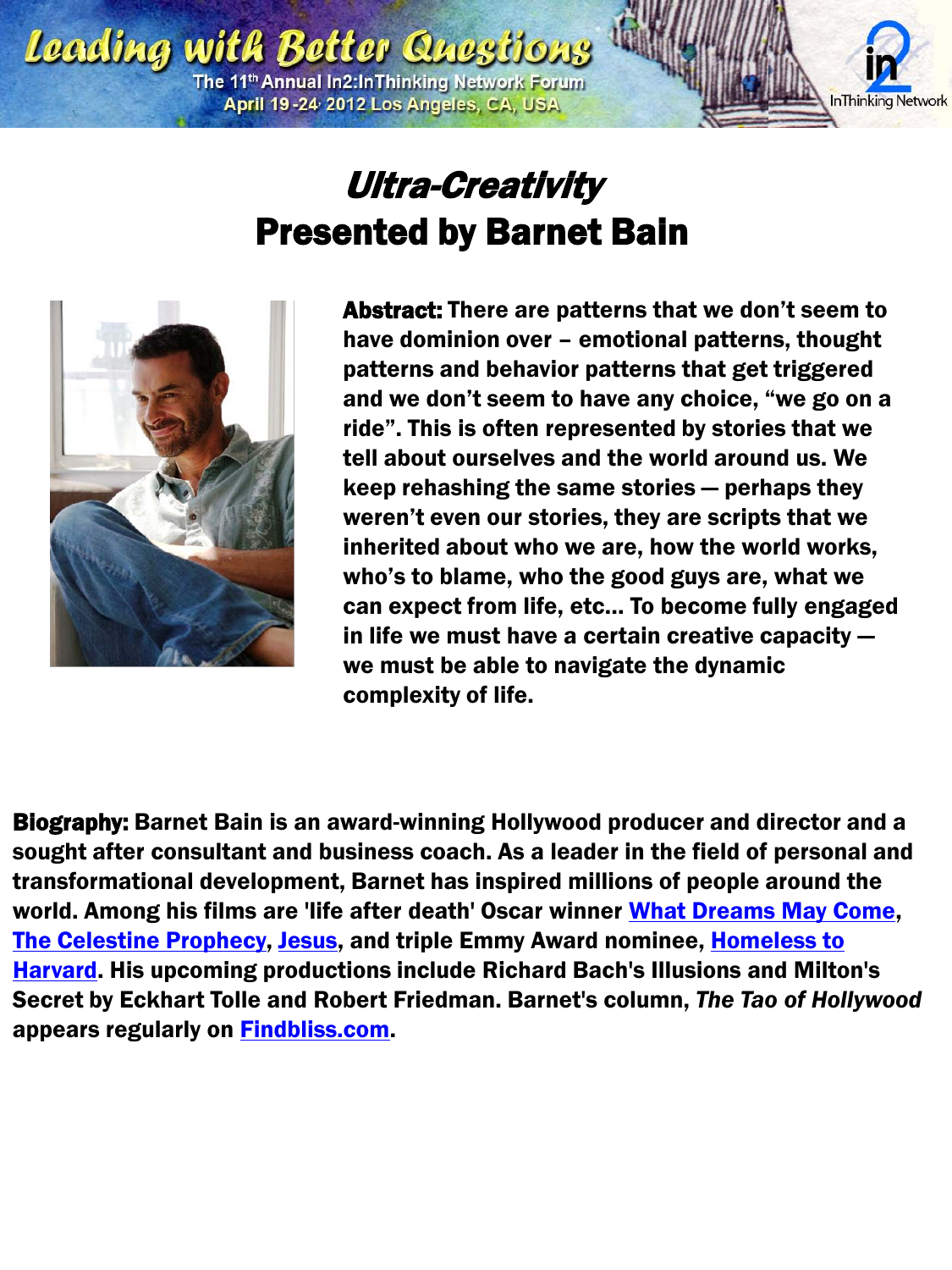

## Networking Session Presented by Kris Bergstrom



Abstract: Beginning with our [third Forum in 2004](http://in2in.org/forums/2004/index.html), we've dedicated formal time on Saturday afternoon to allow attendees to think and learn together in an exercise led by a past Forum presenter, on a topic of his or her choice. This year, we have invited Kris Bergstrom, who has appeared at our Forum on three occasions with his taiko group, On Ensemble, and is returning in 2012. Kris will resume this Networking Session where he left off in 2007. Be prepared to make noise and, perhaps, music as well.

Biography: Kris Bergstrom is a leading North American taiko player. He is a member of Los Angeles-based taiko quartet On Ensemble and of North American taiko group TAIKOPROJECT. In addition to taiko, Bergstrom plays the shamisen, koto, and turntable as a member of On Ensemble.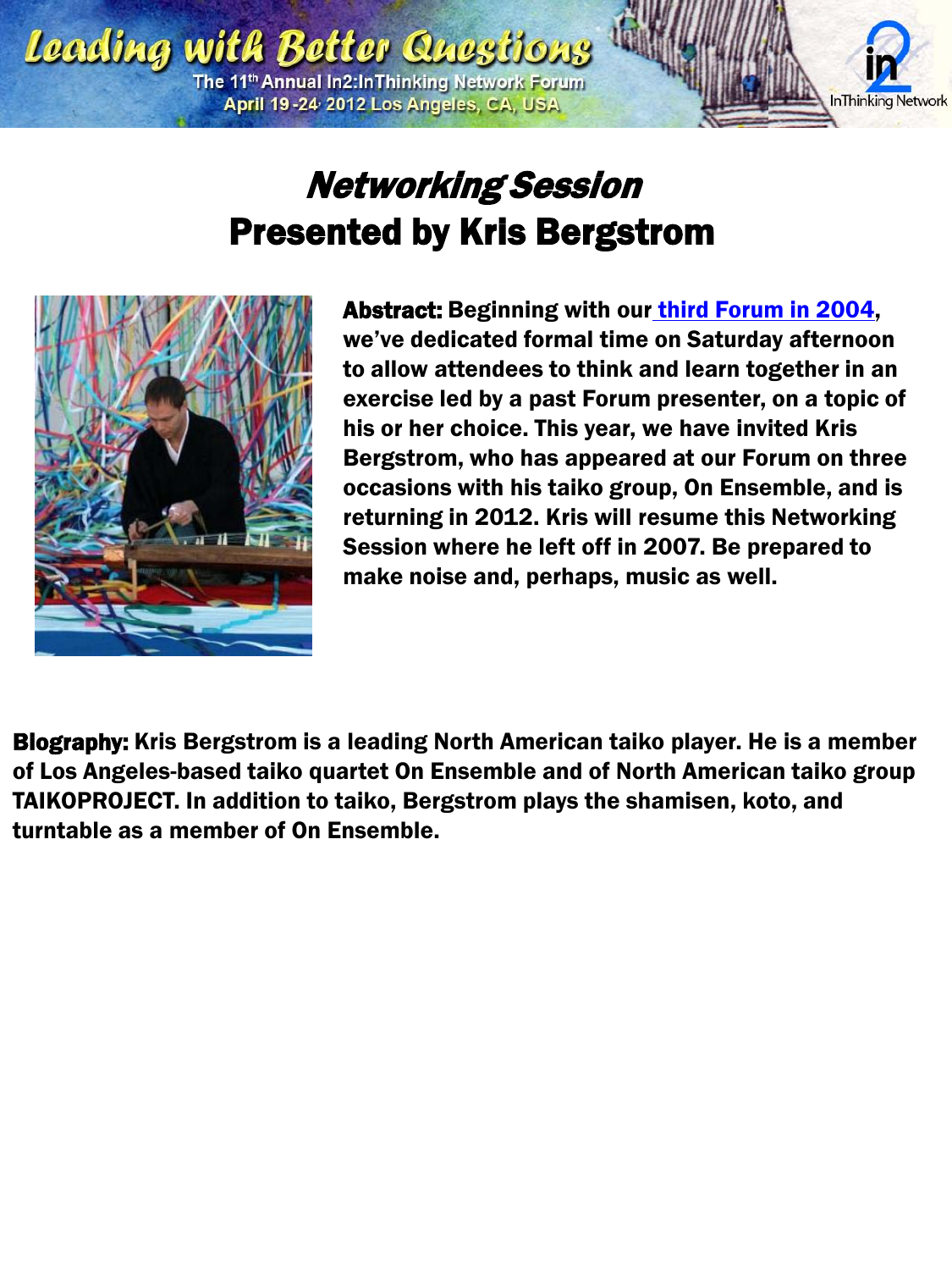

## A Framework for Asking Questions Presented by Fazel Hayati



Abstract: The purpose of this presentation is to examine the framework for developing a system of questions that leads the organization into the future. The framework is based on sound competencies of systems thinking, understanding variation and collaborative relationships. This work distinguishes between "Who" and "What" vs. "How" and "Why" question types. The former focuses on individuals and activities to assign blame while the latter examines the assumptions, purpose and methodology to understand systems and interdependencies. This presentation taps into pivotal work by Ackoff, Deming, Scholtes and Shewhart.

Biography: Fazel Hayati is professor of operations management, quality and productivity at Edgewood College, Madison, Wisconsin. He has been a practitioner and proponent of Dr. Deming's management philosophy since 1985 when he was first introduced to the foundations. Prior to full time teaching he worked in the industry for several years. He has also been a consultant in quality and productivity. He earned his B.S. and MBA from Louisiana State University (Shreveport) and PhD in Industrial Systems and Engineering from Auburn University.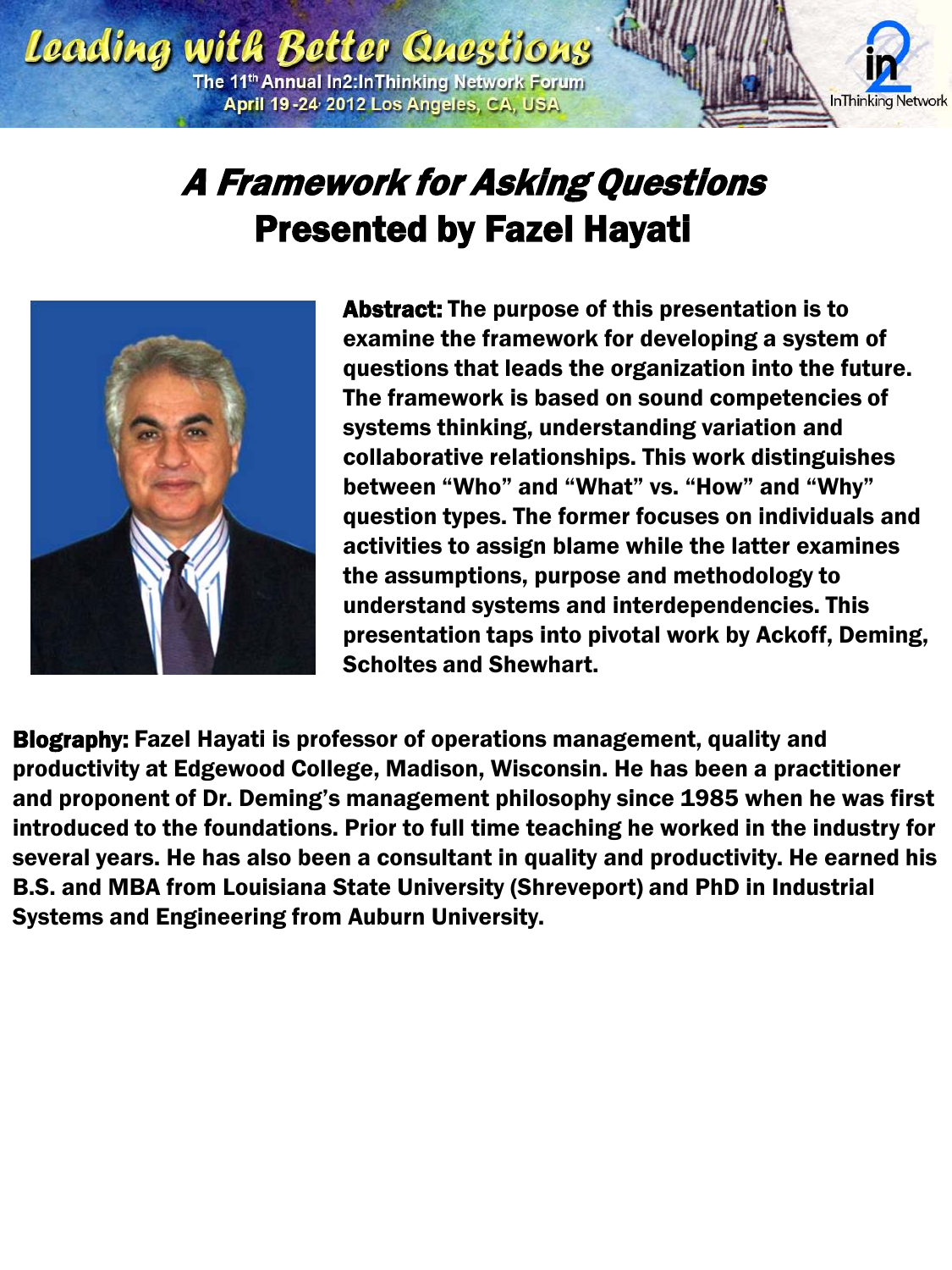

### Catalyzing Breakthroughs with Great Questions Presented by Sherry Immediato



Abstract: How do you design great questions - those that produce new thinking and step changes in performance? In recent years, philosophers, researchers, and practitioners have made great contributions in guiding us in how to frame questions that matter. Some questions do tend to take on a life of their own, but questions that challenge our assumptions, our traditions, our expertise require more. They need to be imbedded in a process if they are going to make any difference in our teams, organizations and communities.

Biography: Claire Sherry Immediato's focus is to increase performance, health and well-being in complex systems by nurturing system intelligence and wisdom. She created [Heaven & Earth Incorporated](http://www.heaven-and-earth.com/) as a home for this work. She is one of the founding practitioners in the field of organizational learning and most recently served as the president and managing director of SoL, the Society for Organizational [Learning](http://www.solonline.org/), a global community of practice, from 2001 – 2010. Sherry currently serves as the Chief Learning Officer of the ReThink Health initiative of the Fannie E. Rippel Foundation. ReThink Health is focusing on improving population health, improving care, and reducing health care costs at the regional level through a series of action research projects. She lives in the Boston area. Sherry has Masters degrees in Business Administration and Public Policy from Harvard University.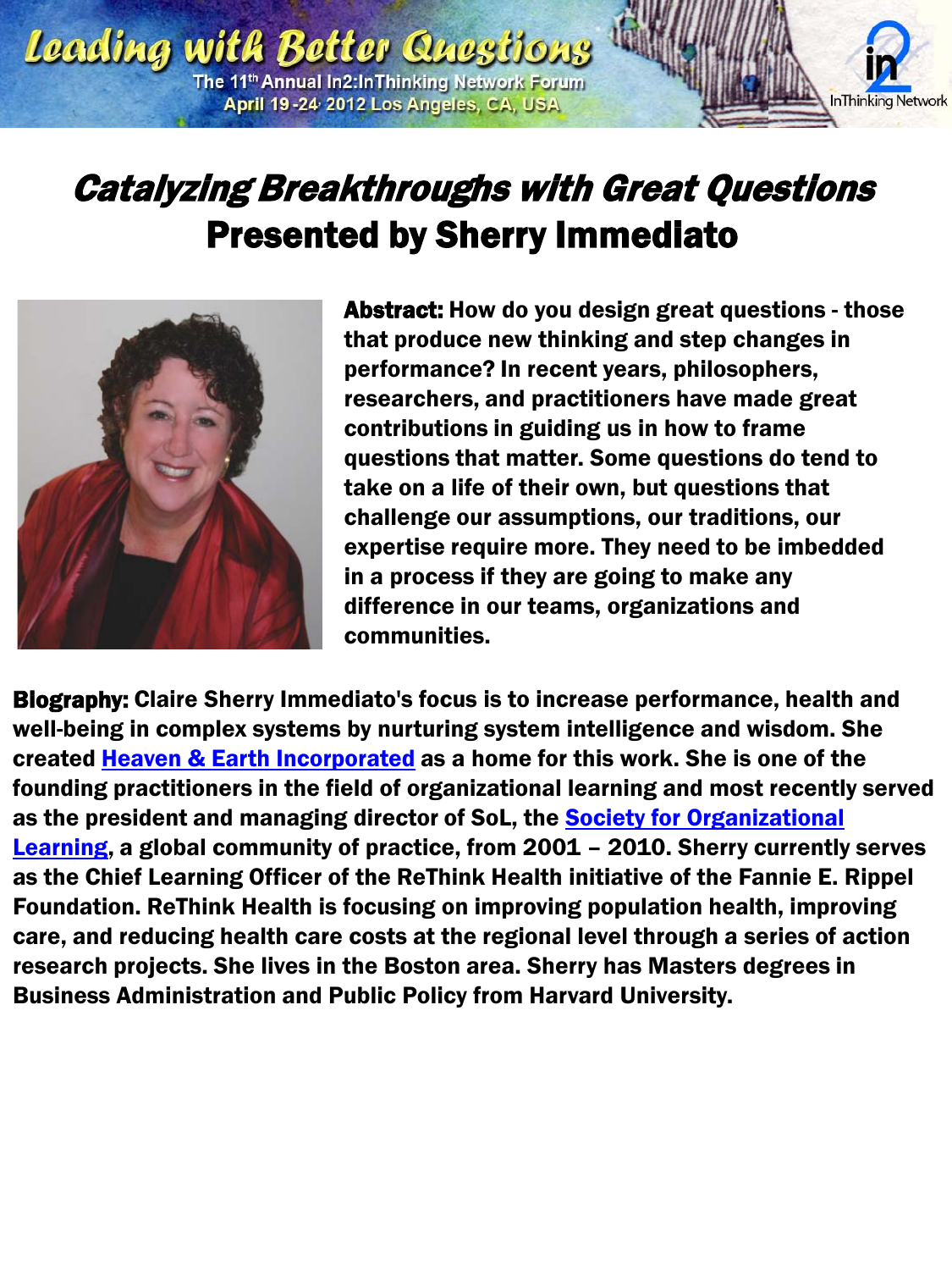

## Duty, Honor, America Tour: What REALLY Helps? Presented by Debra Lewis and Doug Adams



Abstract: Have you ever decided to do something so different, people thought you were crazy? Yet the path you selected just felt like the right thing to do? What it took to embark on and sustain progress along this unusual path may just reshape the way you look at what REALLY helps, especially the questions you ask yourself and others that can make a difference for your family, your community, and your future.

Biography: Even though they were classmates at West Point (in the first class with women since 1802), Deb Lewis and Doug Adams first met 17 years after graduation at the Pentagon in 1997. Their relationship evolved from co-workers to friends to husband and wife. With over 60 years of combined military service, they separately held numerous leadership and followership positions in their careers, facing and overcoming many personal challenges to be who they are today. As Deb and Doug's relationship deepened, they discovered their complementary, yet different approaches to life and learning. These past 14 years together made it possible for Deb and Doug to take on impressive challenges, such as Deb's three Engineer District military commands in the U.S. and in Iraq, and Doug's championing Veterans issues and supporting neighbors during natural disasters. Both also continued their education, with Deb earning a Master of Science in National Resource Strategy and Doug receiving a Juris Doctor. Most recently, they created a non-profit to help them prepare for and complete the Duty, Honor, America Tour, during which Doug cycled over 18,000 miles through 50 states in one year for veterans, military and families with Deb as his one-person support team or CEO (Chief Everything Officer, except cycling) and their dog Daisy as security. Together, Deb and Doug have three children, who remind them what's really important. Always continuously learning, growing, and taking risks along the way, they've joined forces with many talented and likeminded allies to make a positive difference for others.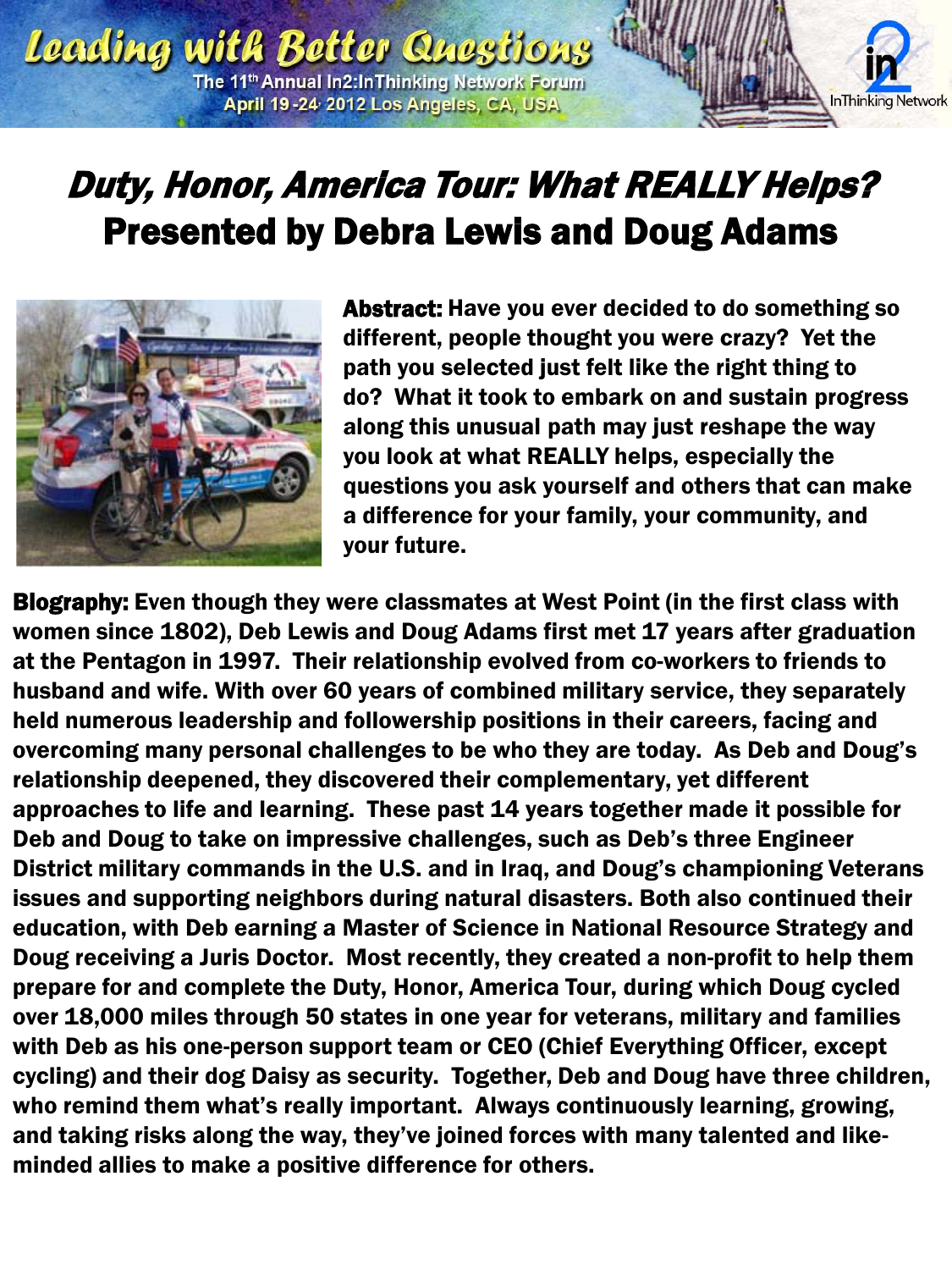

#### Cultivating Global Citizenship Capacities: First Steps Towards a Shared Future Presented by Lucie Newcomb



Abstract: It's no secret: the world/universe is getting smaller every day. How can we, as part of this "system", contribute in meaningful and generative ways? What Is Global Citizenship? How, if at all, does it differ from Global Leadership? How is it cultivated? And, why should we care? We will explore options and opportunities for collaboratively devising a working definition based on three models: Leadership for the Common Good practices; Hall-Tonna Values Map deployment; and the Adaptive Leadership framework exploration. We will break into small groups to address one central question per group; reconvene as a group to synthesize; discuss vis a vis these models; and explore potential next steps towards building Global Citizenship capacities within ourselves and others.

Biography: Lucie Newcomb is the founder and President of The NewComm Global Group, Inc., which has been co-developing opportunities for market leaders, like Cisco, IBM, Johnson & Johnson's LifeScan, and innovative former start-ups, such as Quote.com, for more than 15 years. She built a worldwide channel for IT market research and business intelligence leader, Frost & Sullivan, doubling Sales within 6 months. Proficient across the marketing mix, she specializes in research-based positioning and messaging, branding, new markets development,

PR/communications and strategic pricing systems with an emphasis on both shortterm results and long-term growth. She also helps companies optimize rapid growth through effective change management programs, processes and systems. Lucie is a graduate of the University of California at Berkeley and holds a Master's degree in Leadership Studies from Saint Mary's College. A former resident of both the United Kingdom and South Africa, she is fluent in French.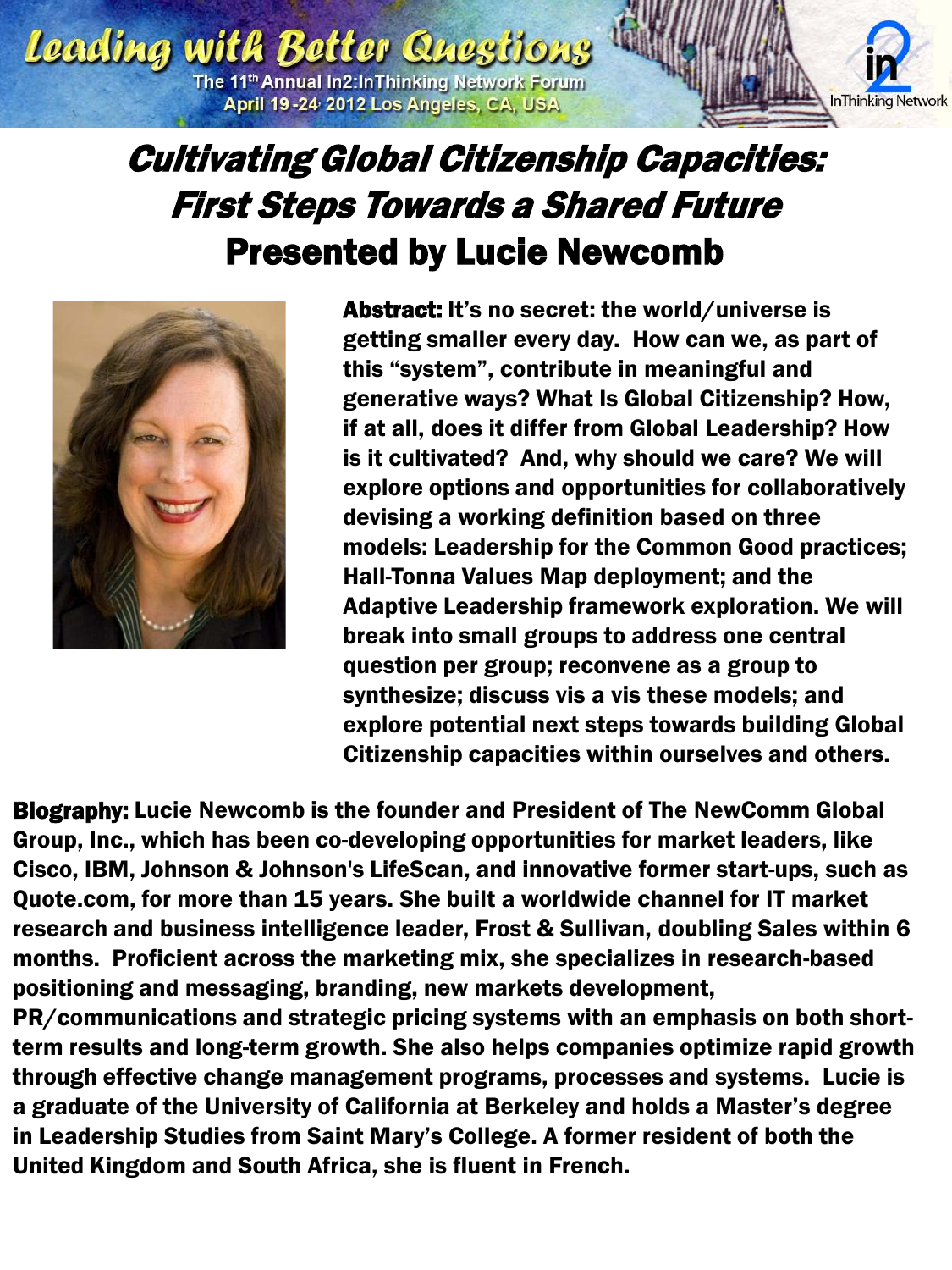

#### Exercising Judgment; The Ying and Yang balance of reason and intuition, explored with neuroscience and psychology Presented by Graham Rawlinson



Abstract: In a world obsessed by more of everything, the idea of leadership and management needing fine balance gets lost. The latest research into thinking and decision making shows how we need reason and intuition in balance with each other, and to cross check on each other and themselves. Exercising Judgement is the process of balancing reason and intuition taking into account the context, what is known and unknown, what is at risk and what can be of benefit, what is for now, for later or for the long haul. How to survive with such faulty equipment is explored.

Biography: The Father of two grown up sons with professional careers, Graham Rawlinson thinks the thread through all his various work situations has been that of a Bayesian Scientist, the weave of evidence and theory, the 'phase space' as Stewart and Cohen put it in Figments of Reality. He is driven by the belief that the best learning is that which we manage ourselves, that learning and creativity are twins. A lover of diversity, he's worked in many countries, from Aboriginal Communities in the Northern Territory of Australia to the tranquil plains of Denmark. He has been a barman, park keeper, boatman, trainee accountant, trainee actuary, delivery driver, postman, gardener and Academic Director. Professional - Chartered Psychologist, Chartered Scientist, Fellow of the RSA, a lifetime career of problem solving, as an educational psychologist, as Director of Enterprise at the University of Surrey, as a Consultant with Synectics Europe, as a Consultant and Trainer with Invention Machine Corporation, as author of 4 books, How to Invent (Almost) Anything (co-authored with David Straker), The No Recipe Cookbook, Sam the Problem Solver, Judgement Day, and How to Advise the President; 21st Century Decision Making.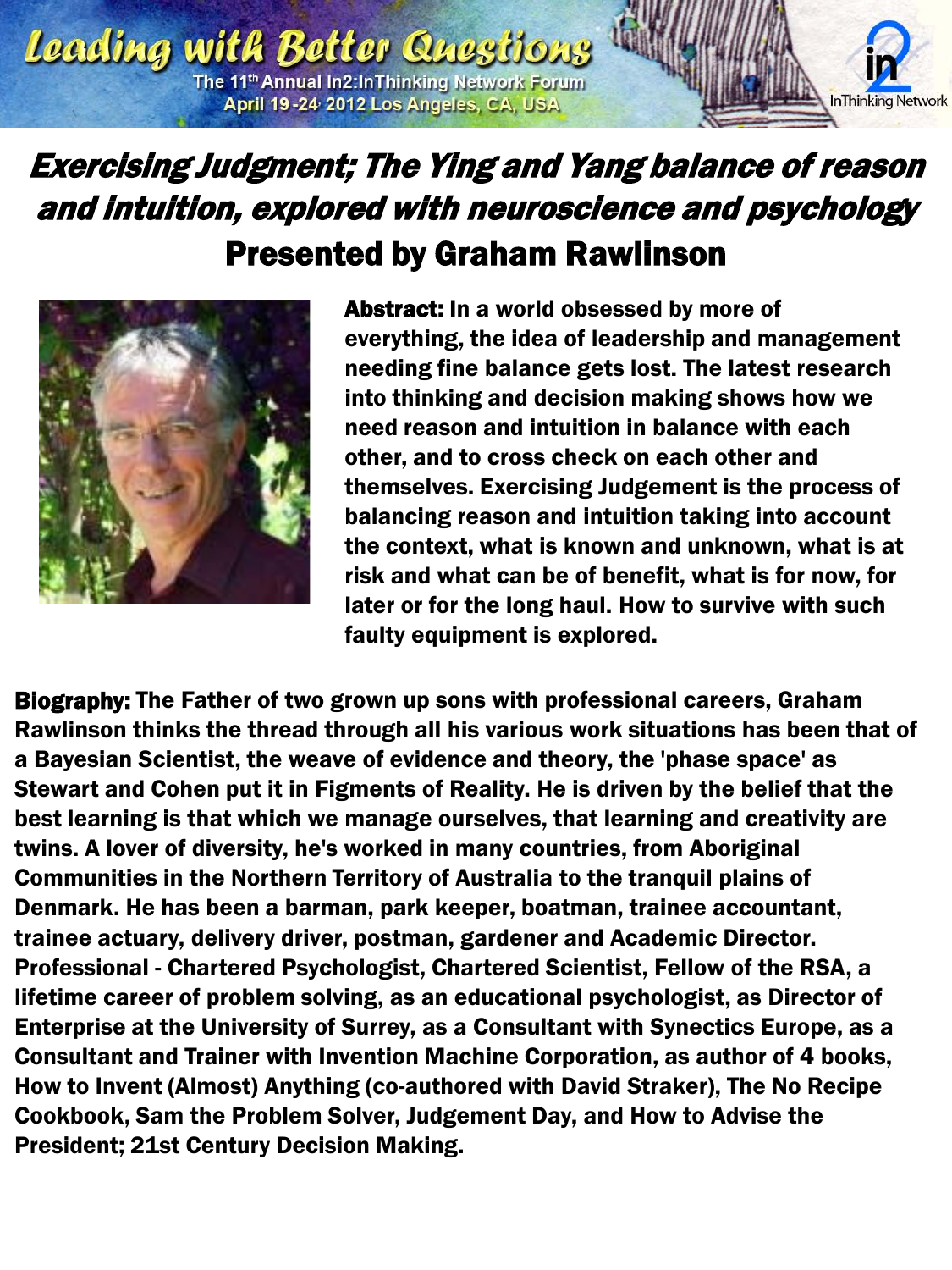

#### Considering the System: Exploring Oshry's Whole System Framework Presented by Beth Thompson



Abstract: The experimentally-created environments of Barry Oshry's Organization Workshop and weeklong Power Lab have been conducted a multitude of times over a forty plus year horizon. Based upon observation, Oshry has identified patterns of relationship and process in human systems and has summarized them as the Whole System Framework (WSF). In this workshop, participants will be familiarized with this framework as a solid foundation upon which systems scientists can build. Time will be spent in small groups exploring how each of us can build more conscious and effective strategies for living out our personal and organizational lives in family, work group, community, organization and nation.

Biography: Since 2006, Beth Thompson has worked in Human Resources at the Boeing Company in Puget Sound, supporting Commercial Airplane employees in business units from Renton to Everett, Washington. She presently works as a Learning, Training and Development Business Partner supporting Manufacturing and Quality learning solutions. During the more than twenty years Beth's passion has long been about facilitating Barry Oshry's Organizational and Merging Cultures Workshops in order to enable all people, whatever they bring, to contribute fully to the overall goals of the company. Beth and her husband Paul live on beautiful Whidbey Island in Puget Sound.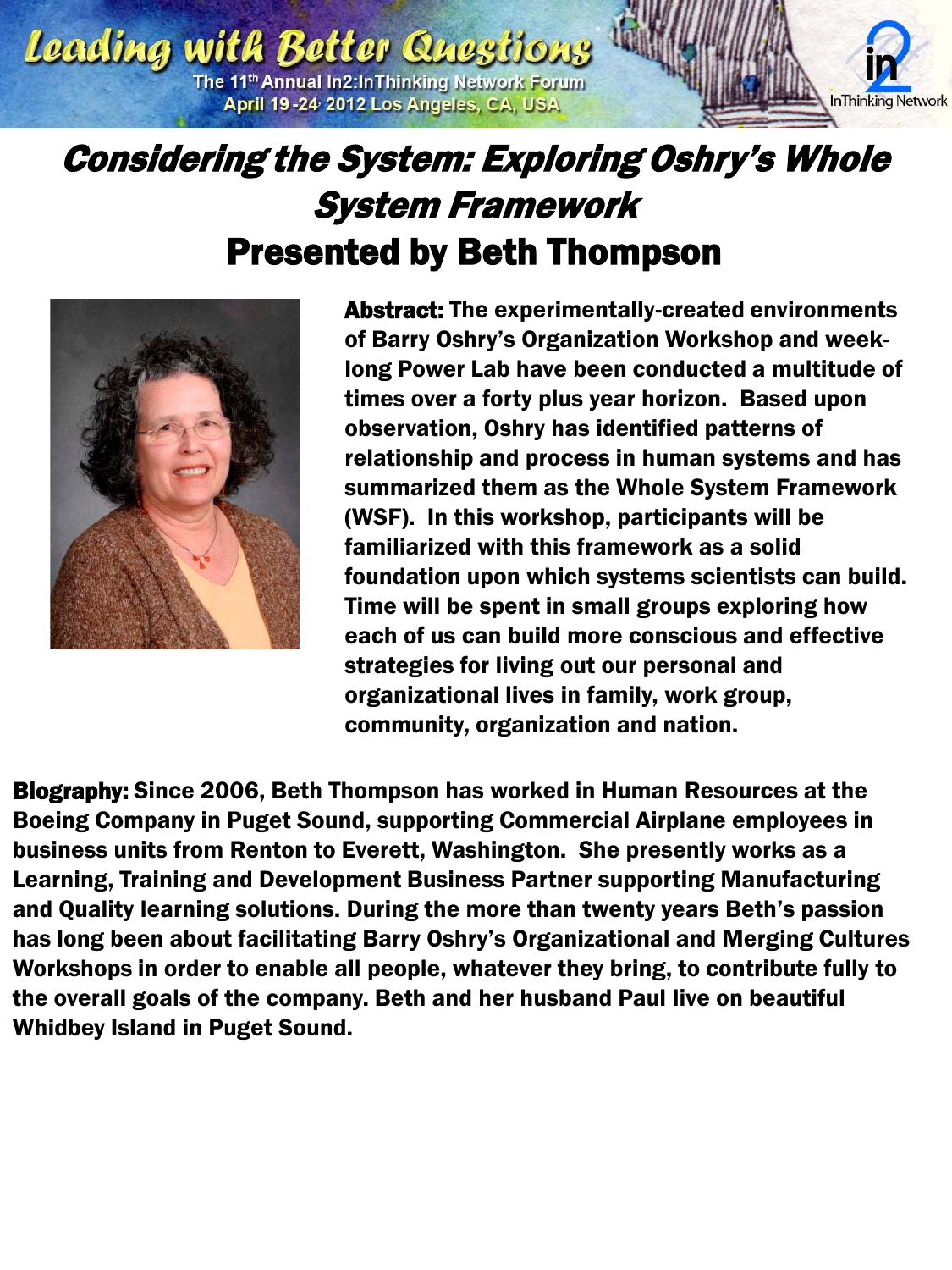

### Building a Generation of Leaders Who Embrace Creativity and Innovation Presented by Brigadier General Timothy Trainor



Abstract: Many in the public presume that the military is a stifling hierarchy that values conformist attitudes and limited vision. The experience of the last ten years has shown that creative thinking and decision making at the lowest levels is both critical to mission success and valued by leaders. This creative thinking has driven innovation in both technology and tactics that has enabled success by organizations in a very dynamic and complex world. This happened out of necessity for engaging a thinking and adaptive foe in Iraq and Afghanistan, but also because of how we are educating and developing junior military leaders to think. The nation's service academies, including West Point, develop future military leaders using the framework of a liberal arts education focused on creating critical thinkers who are creative problem solvers.

Biography: Brigadier General Timothy E. Trainor, is the Dean at the United States Military Academy (USMA) at West Point. Tim graduated with a Bachelor of Science from USMA in 1983 and entered the Engineer Branch of the US Army. Tim has an MBA from the Fuqua School of Business at Duke and a Ph.D. in Industrial Engineering from North Carolina State University. As an analyst, Tim helped develop the Installation Status Report that provides the Army a standardized means to assess infrastructure and environmental conditions on installations to support resource allocation decisions. Tim deployed to Basrah, Iraq in the summer of 2007 and worked with the UK-led Provincial Reconstruction Team in helping the provincial Iraqi leaders improve their infrastructure revitalization plans. Tim's previous position was as Professor and Head of the Department of Systems Engineering. He is married to COL Donna Brazil (USMA Class of 1983) who is an Academy Professor in the Department of Behavioral Sciences at USMA. They have a daughter Cory, and two sons, Danny and Zach.